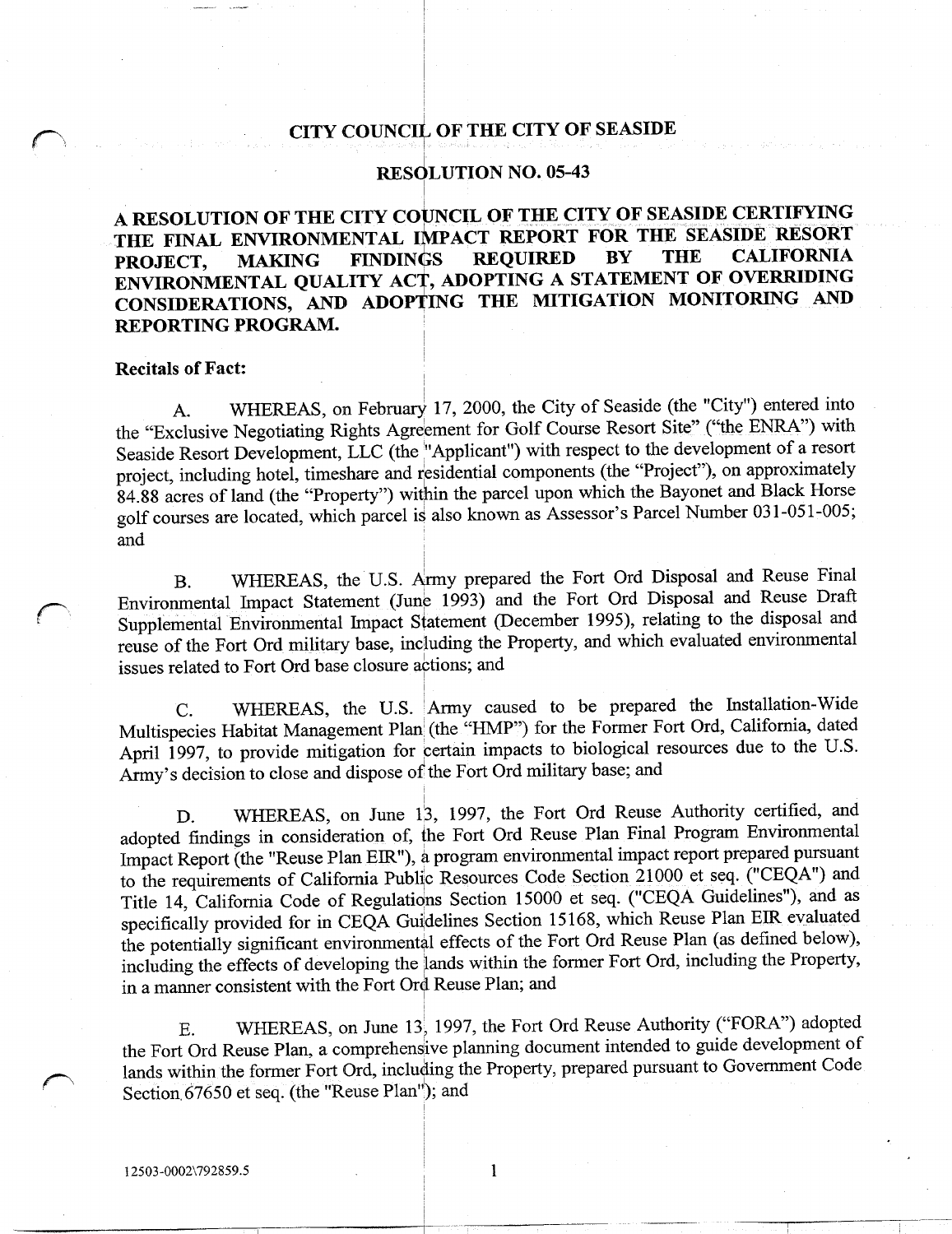F. WHEREAS, on August 12, 1998, by Resolution No. 98-81, the City adopted amendments to its General Plan for the purpose of providing land use designations, policies, and F. WHEREAS, on Augu<br>amendments to its General Plan for t<br>development standards for the City's<br>conformance with the land use design development standards for the City's lands within the former Fort Ord, including the Property, in conformance with the land use designations and development standards and policies ofthe Reuse Plan: and

G. WHEREAS, in conjunction with the approval of the General Plan amendments adopted by Resolution No. 98-81, the City prepared an Addendum to the Reuse Plan EIR (hereafter included in the definition of the "Reuse Plan EIR"), in which the City adopted certain mitigation measures and a mitigation monitoring program, as provided in Resolution No. 98-81; and

H. WHEREAS, by Ordinance No. 878, introduced on August 12, 1998 and approved on September 3, 1998, the City adopted amendments to its Zoning Ordinance for the purpose of providing zoning designations and development standards for the City's lands within the former Fort Ord, including the Property, in conformance with the land use designations, policies, and development standards of the Reuse Plan; and

I. WHEREAS, on November 30, 1998, FORA and the Sierra Club entered into a Settlement Agreement and FORA adopted Chapter <sup>8</sup> of the Fort Ord Reuse Authority Master Settlement Agreement and FORA adopted Chapter 8 of the Fort Ord Reuse Authority Master<br>Resolution, also known as Chapter I, Base Reuse Planning and Consistency Determinations<br>(i) Resolution Resolution<sup>2</sup>) that among other ("FORA Master Resolution") that, among other matters, includes additional provisions related to Base Reuse Planning and Consistency Determinations for the Property as part of the former Fort Ord site; and

J. WHEREAS, on December 11, 1998 by Resolution No. 98-2, the Fort Ord Reuse J. WHEREAS, on December 11, 1998 by Resolution No<br>Authority ("FORA") determined that the amendments to the City's<br>Ordinance were consistent with the Reuse Plan pursuant to Governm General Plan and Zoning Ordinance were consistent with the Reuse Plan pursuant to Government Code Section 67675 et seq. and the FORA Master Resolution; and

K. WHEREAS, the requirements of the HMP are applicable for all parties receiving land at the former Fort Ord through the development and execution of <sup>a</sup> Habitat Conservation Plan ("HCP") and Implementing Agreement ("IA"), drafts of which were submitted to the U.S. Fish and Wildlife Service ("USFWS") and the California Department of Fish and Game ("CDFG") in 2000, and are pending signature and execution by USFWS and CDFG; and

L. WHEREAS, in 2000, the U.S. Army and FORA entered into a Memorandum of Agreement for the Sale of Portions of the Former Fort Ord, that obligates FORA and member jurisdictions to, among other matters, implement the HMP, more specifically through execution of the HCP and IA; and

M. WHEREAS, FORA and the City intend to take the necessary action to execute the  $HMP$  upon signature of the  $HCP$  and  $IAP$  by the USFWS and CDFG, and have incorporated HMP upon signature of the HCP and IA by the USFWS and CDFG, and have incorporated conditions into the Project (the "Project Conditions") consistent with the requirements of state and federal law regarding the protection of M. WH<br>
HMP upon signat<br>
conditions into the<br>
and federal law re<br>
12503-0002\792859.5

 $\overline{2}$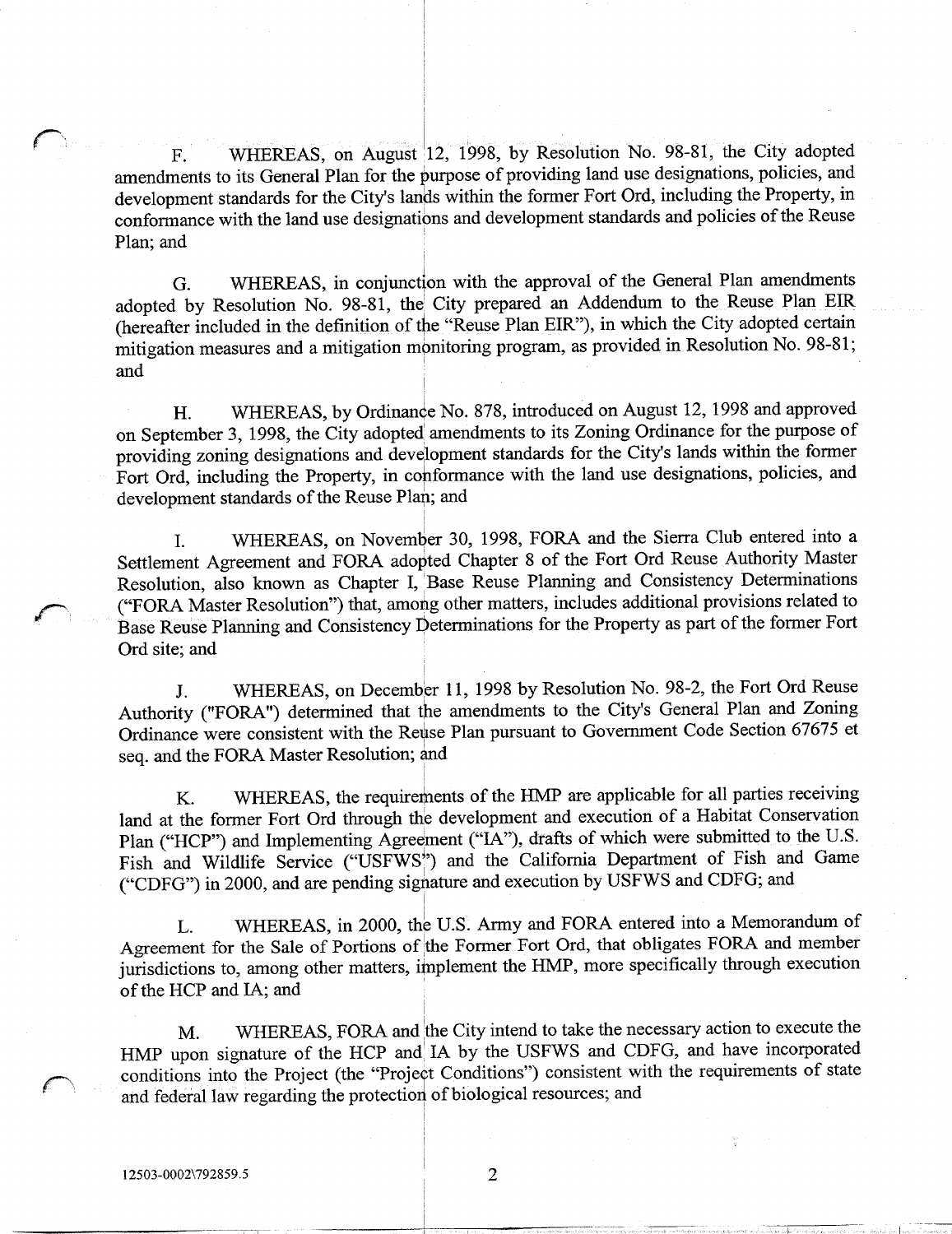N. WHEREAS, on April 18, 2002, by Ordinance No. 901, the City Council of the City ("City Council") and the Redevelopment Agency of the City ("Agency") adopted the<br>Redevelopment Plan for the Seaside-Fort Ord Redevelopment Project (the "Redevelopment Plan"); and

O. WHEREAS, on May 31, 2001, FORA and the City entered into that certain Implementation Agreement, which implements the provisions of the Reuse Plan within the jurisdiction of the City, the provisions of which are applicable to the Property; and

P. WHEREAS, on July 19, 2001, by Ordinance No. 897, the City adopted an P. WHEREAS, on July 19, 2001, by Ordinance No. 897, the City adopted an amendment to Title 17 Chapter 17.89 of the Seaside Zoning Ordinance to allow conditional uses, including residential, timeshare and employee housing u on the adoption of a Negative Declaration that was circulated with an Initial Study for public review between May 30, 2001 and June 18, 2001; and

Q. WHEREAS, on August 10, 2001, by Resolution 01-8, the Fort Ord Reuse Authority ("FORA") determined that conditional uses, including golf courses and ancillary uses, in the V-FO District of the Seaside Zoning Ordinance were consistent with the Fort Ord Reuse Plan, pursuant to Government Code Section 67675 et seq. and the Master Resolution; and

R. WHEREAS, the Property is subject to that certain Redevelopment Plan for the Seaside-Fort Ord Redevelopment Project (the "Redevelopment Plan"), adopted by the City Council and Redevelopment Agency on April 18, 2002, by Ordinance 901; and

S. WHEREAS, the City, in accordance with the requirements of CEQA and the CEQA Guidelines, caused to be prepared and distributed a Notice of Preparation (NOP) of an Environmental Impact Report (EIR) for the proposed Project on October 9, 2001, which advised certain local, state and federal agencies and jurisdictions that the City intended to prepare an EIR for the proposed Project, and as noticed within the NOP, on October 29, 2001 conducted a public scoping meeting to receive additional comments on the NOP and scope of an EIR for the Project; and

T. WHEREAS, the Project that was reviewed pursuant to CEQA is defined in Section 1.3 of the DEIR as including the subdivision of the 380 acre parcel that is currently developed as the Blackhorse and Bayonet golf courses. The approximately 81 acres that would be utilized for the Resort Project sites would be conveyed from the City to the Agency and then to the Applicant for development of a 330-room hotel, consisting of a main hotel with 15<br>bungalows 170 timeshare units in 33 buildings, and 125 single-family residential lots. The bungalows, 170 timeshare units in 33 buildings, and 125 single-family residential lots. The existing golf course would continue on the remainder parcel. Included in the Project is the existing golf course would continue on the remainder parcel. reconstruction of the existing golf clubhouse.

U. WHEREAS, the intended uses of the EIR and the decisions to be made by the U. WHEREAS, the intended uses of the EIR and the decisions to be made by the City and/or the Agency in reliance on the EIR include subdivision maps to create individual lots for the hotel timeshere and residential componen for the hotel, timeshare and residential components of the project, the conveyance of the 84.88 acre portion of property from the City to the Agency, and the Agency to the Applicant, a teconstruction of the Magnetics of the Agency<br>12503 0002\792859.5<br>12503 0002\792859.5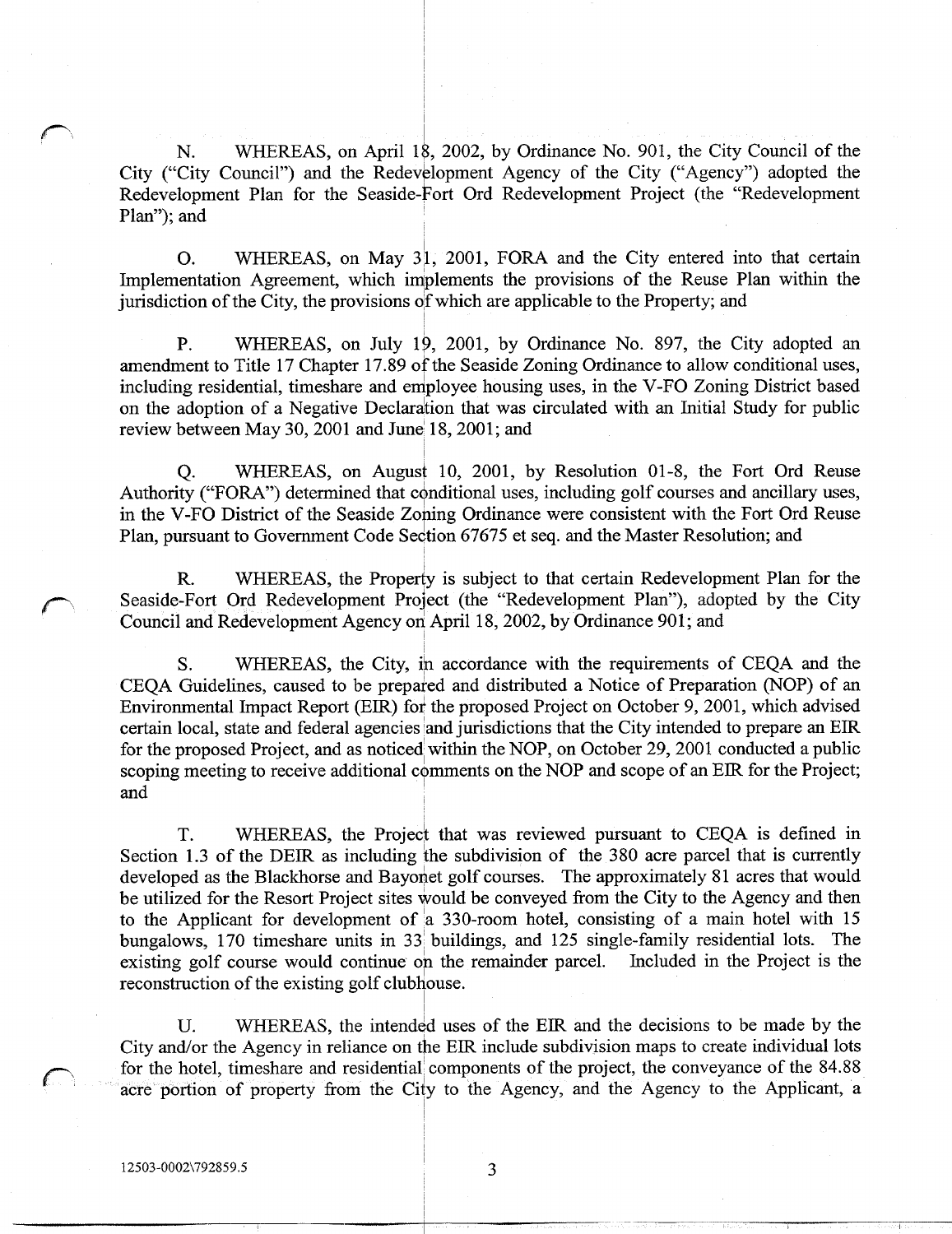Conditional Use Permit for the residential component, a Conditional Use Permit for the timeshare component, Site Plan Review for the hotel component, Design Review Approval for<br>the overall project, a Conditional Use Permit for on-sale alcoholic beverages, and building, grading and other applicable constructions permits for all components of the project. In addition, Conditional Use Permit for the residential component, a Conditional<br>timeshare component, Site Plan Review for the hotel component, Design<br>the overall project, a Conditional Use Permit for on-sale alcoholic bev<br>grading and the EIR is intended to be the environmental document for the Agency's action to approve the Disposition and Development Agreement and associated implementing actions and agreements The EIR is also intended to constitute the environmental document for the Ford Ord Reuse timeshare co<br>the overall<br>grading and<br>the EIR is i<br>Disposition<br>The EIR is<br>Authority's<br>Plan. Authority's decision to determine the Project to be in Conformance with the Ford Ord Reuse Plan. rall project, a Conditional Use Permit for on-sale alcoholic beverages, and building,<br>and other applicable constructions permits for all components of the project. In addition,<br>i is intended to be the environmental documen

V. WHEREAS, the City received six (6) comments on the DEIR NOP that were intended by the commenters to guide the scope and content of the EIR; and

ty's decision to determine the Project to be in Conformance with the Ford Or<br>V. WHEREAS, the City received six (6) comments on the DEIR NOP th<br>d by the commenters to guide the scope and content of the EIR; and<br>W. WHEREAS, 15, 2002 which commenced the 45-day period of time for public and agency review and comment through January 16, 2003 on the Seaside Resort Project Draft Environmental Impact Report, dated August 2002, (the "DEIR") for the Project; and

WHEREAS, the City, in accordance with the requirements of CEQA and the Х. CEQA Guidelines, and partially in response to comments filed regarding the DEIR, prepared a Revised Draft Environmental Impact Report ("RDEIR") dated May 2004 to address changed conditions and/or new information regarding water supply and traffic. The City filed a Notice of Completion with the California Office of Planning and Research State Clearinghouse and the Monterey County Clerk on May 6, 2004, which commenced a 30-day period of time for public and agency review and comment, which period was approved by the California Office of Planning and Research State Clearinghouse, through June 7, 2004; and

Y. WHEREAS, the City, in accordance with the requirements of CEQA and the CEQA Guidelines, has considered and evaluated comments on environmental issues submitted by persons and agencies that reviewed the DEIR and/or RRDEIR during the applicable public review periods. The City has prepared written responses to such comments regarding actual environmental issues, as required by CEQA. The City's response, contains copies of comments received by the City during the applicable public review periods for the DEIR and RDEIR, a list of persons and entities commenting on the DEIR and RDEIR, the responses of the City to environmental issues raised in those comments and elsewhere in the review and consultation process, a description of the disposition of any significant environmental issue that was raised by commenters, and a description of the changes made to the DEIR and RDEIR text and figures. Pursuant to Public Resources Code Section 21092.5, the City has provided copies of its written proposed responses to all public agencies that commented on the DEIR and/or RDEIR at least ten (10) days prior to certification of the FEIR; and

WHEREAS, the Final Environmental Impact Report (the "FEIR") includes: 1) the Z. DEIR and RDEIR as presented to the Planning Commission; 2) the responses to comments; 3) subsequent minor technical revisions of the DEIR or RDEIR made by the City up to the time of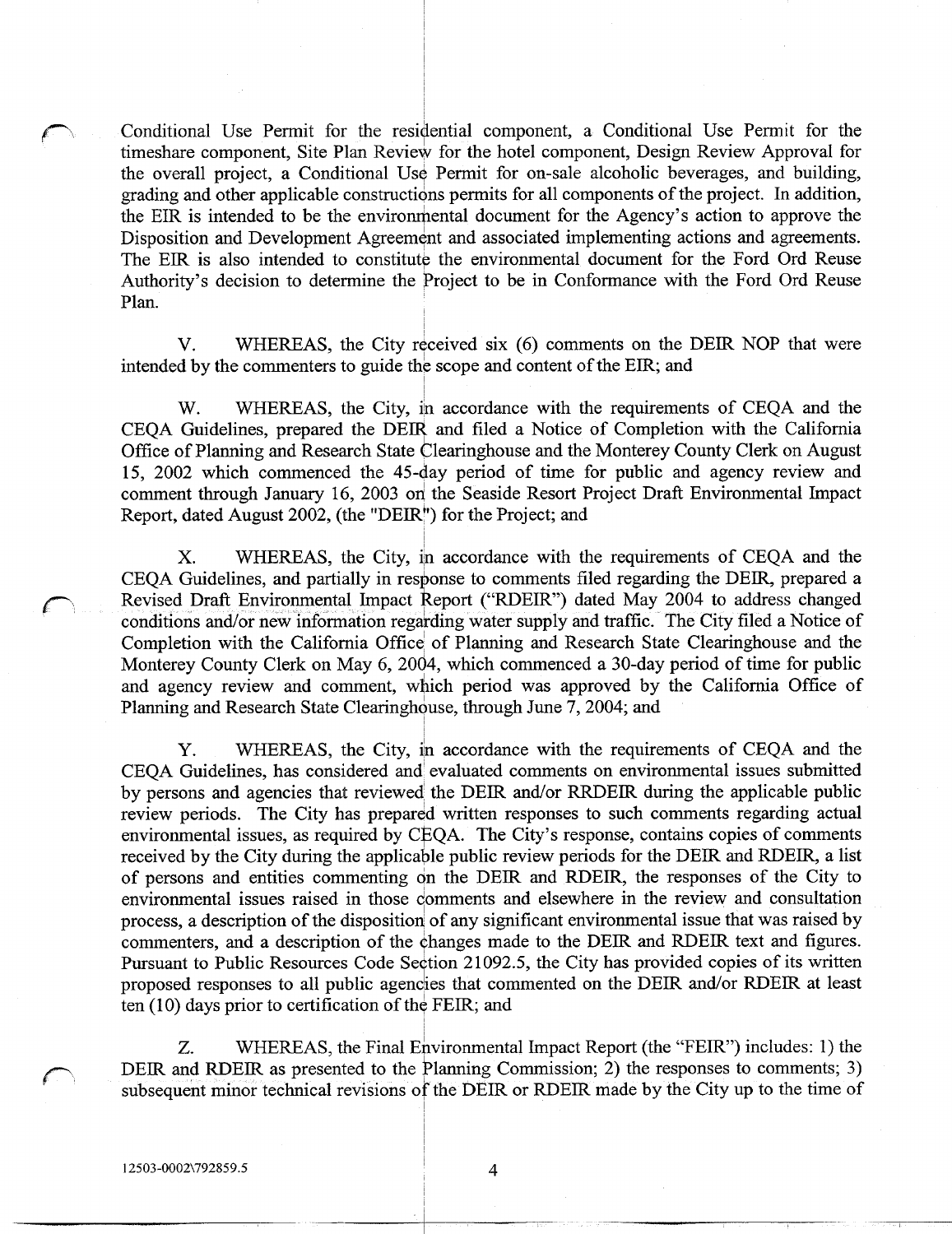certification of the FEIR by the City Council, the City's<br>environmental points raised in the public and agency review written responses to significant environmental points raised in the public and agency review and consultation process, and any other information added to the FEIR by the City prior to certification of the FEIR; and 4) the final mitigation measures for the project; and

AA. WHEREAS, the FEIR analyzes the environmental impacts of the Project, including project, cumulative, growth-inducing and irreversible environmental impacts, identifies and analyzes mitigation measures intended to reduce environmental impacts and considers alternatives to the Project; and

AB. WHEREAS, the City has caused to be prepared a Mitigation Monitoring and Reporting Program pursuant to California Public Resources Code Section 21081.6 and the CEQA Guidelines section 15097 to ensure compliance with EIR mitigation measures required of the Project by the City; and

AC. WHEREAS, on March 4, 2004, on September 28, 2004 and then again on December 15, 2004, the City and the Applicant entered into an amended and restated ENRA; and

AD. WHEREAS, on August 5, 2004, the City Council certified an EIR for the December 15, 2004, the City and the<br>AD. WHEREAS, on Aug<br>comprehensive update to the City's<br>comprehensive update to the Seaside General Plan by way of Resolution No 0458 adopted the comprehensive update to the Seaside General Plan by way of Resolution No. 04-59, and pursuant to that updated General Plan continued the land use designation of the Property as Recreational Commercial. The FORA Board determined that the Seaside General Plan was consistent with the Fort Ord Reuse Plan on December 1, 2004 by way of Resolution No. 04-6.

AE. WHEREAS, the BAR conducted duly noticed public hearings on June 16, 2003, July 20, 2004 (field trip) and July 21, 2004 at which meetings it received public testimony, and the Fort Ord Reuse Plan on December 1, 2004 by way of Resolution No. 04-6.<br>
AE. WHEREAS, the BAR conducted duly noticed public hearings on June 16, 2003,<br>
July 20, 2004 (field trip) and July 21, 2004 at which meetings it r recommended with conditions approval of the Project's architecture, landscaping, and other aesthetic and design issues in accordance with its duties under Chapter 17.70.070 of the Municipal Code of the City; and

AF. WHEREAS, on August 25, 2004 and continued to September 8, 2004, the Planning Commission held a duly noticed public hearing to consider the EIR and the Project applications, and following public testimony, closed the public hearing.

AG. WHEREAS, by Resolution No. 04-37 dated September 8, 2004, the Planning Commission has recommended certification of a Final Environmental Impact Report the "FEIR") for the Project, the findings and evidence for which are incorporated herein by reference; and

AH. WHEREAS, by Resolution No. 04-38 dated September 8, 2004, the Planning Commission made findings including findings that the Project and the conveyance of the AH. WHEREAS, by Resolution No. 04-38 dated<br>Commission made findings, including findings that the P<br>Property to the Applicant was consistent with the City's<br>approval of Vesting Tentative Subdivision Map TM-01-03, General Plan, and recommended Commission made findings, including findings that the Project and the conveyance of the<br>Property to the Applicant was consistent with the City's General Plan, and recommended<br>approval of Vesting Tentative Subdivision Map T Property to the Applicant was consistent with the City's General Plan, and recommended<br>approval of Vesting Tentative Subdivision Map TM-01-03, Use Permit UP-01-21 (Residential<br>Component), Use Permit UP 01-20 (Timeshare Com approval of Vesting Tentative Subdivision Map TM-01-03, Use Permit UP-01-21 (Residential Component), Use Permit UP 01-20 (Timeshare Component), Site Plan Review SPR-01-03 (Hotel Component), Design Review BAR 01-27, Use Per France Commission mad<br>Property to the Approval of Vestin<br>Component), Use<br>(Hotel Componen<br>12503-0002\792859.5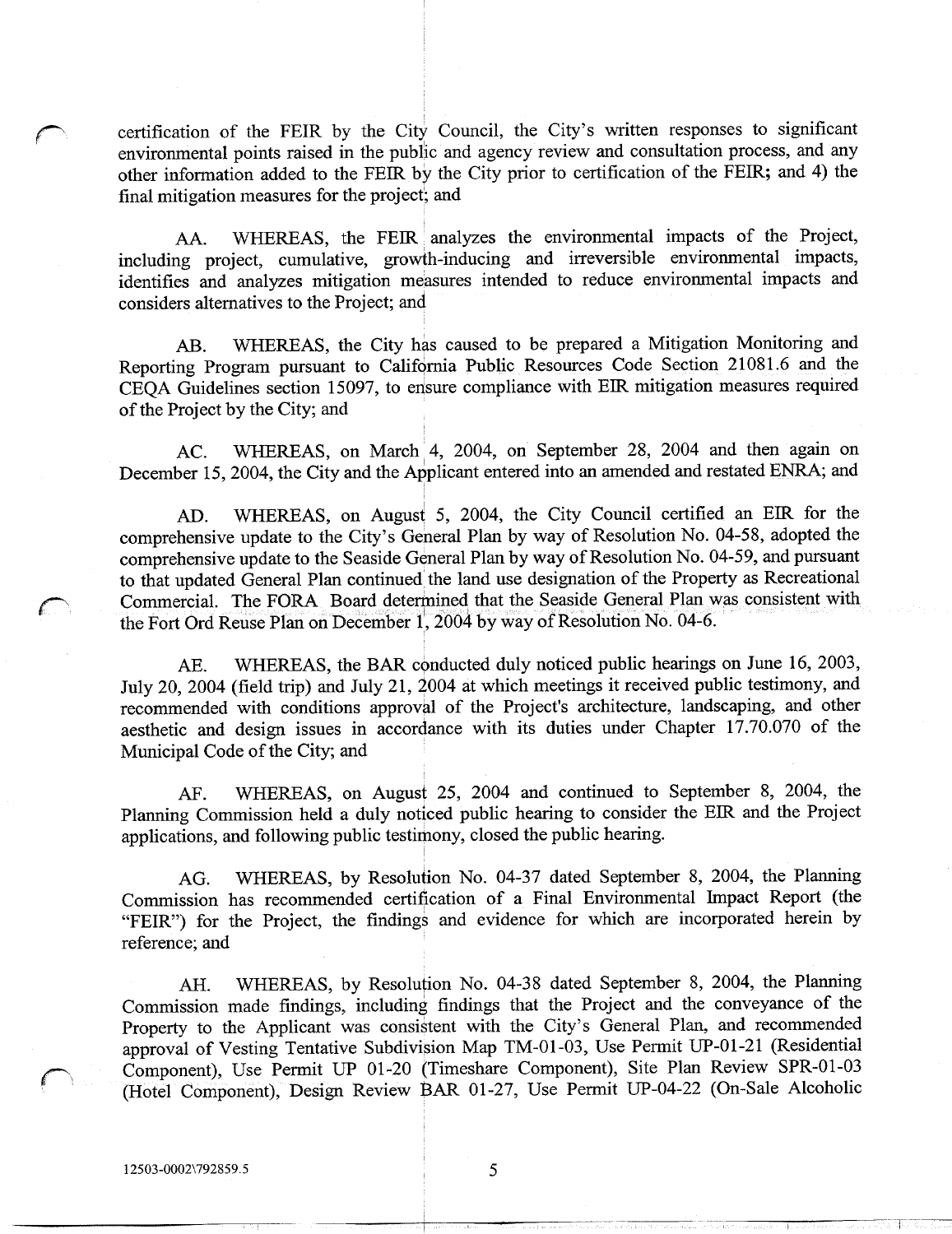Beverages), subject to conditions, as those conditions were modified by the Planning Commission, and recommended approval of the Mitigation Monitoring and Reporting Program; and

AI. WHEREAS, by the FEIR, staff report and exhibits accompanying this Resolution and incorporated into this Resolution by this and other references the City Council has been provided with additional information upon which the findings and actions set forth in this Resolution are based: and

AJ. WHEREAS, notice of time and place of hearing for certification of the FEIR and consideration of the Project land use permits were given in the manner prescribed by Chapters AJ. WHEREAS, notice of time and place of hearing for certification of the FEIR and<br>consideration of the Project land use permits were given in the manner prescribed by Chapters<br>16.16.060 and 17.68.040 of the Municipal Code and

AK. WHEREAS, on July 7, 2005, the City Council and the Redevelopment Agency held a duly noticed joint public hearing to consider the EIR, the Project applications, the DDA and a Conveyance Agreement, and following public testimony, closed the public hearing; and

AL. WHEREAS, the matters of the FEIR and the Project land use permits were called for hearing, and oral and documentary evidence was introduced and received and the matters submitted for a decision.

# NOW, THEREFORE, BE IT RESOLVED BY THE CITY COUNCIL OF THE CITY OF SEASIDE, CALIFORNIA, AS FOLLOWS:

1. The City Council does hereby find that the above recitals and the information contained in the attached Exhibits are accurate and are hereby incorporated in and made part of this Resolution by this reference

2. The City Council does hereby find: (1) that the Final Environmental Impact Report for the Project has been completed in compliance with CEQA and the CEQA Guidelines  $(2)$  that the FEIR was presented to the City Council and the City Council has reviewed and considered the information contained in the FEIR and public testimony received thereon during the hearing prior to any action on the Project; (3) that the FEIR reflects and represents the City<br>the hearing prior to any action on the Project; (3) that the FEIR reflects and represents the City 2. The City Council does hereby find. (1) that the That Environmental Express.<br>Report for the Project has been completed in compliance with CEQA and the CEQA Guidelines;<br>(2) that the FEIR was presented to the City Council Council's independent judgment and analysis and adequately addresses the impacts of, and proposes appropriate mitigation measures upon, the City's actions in approving or taking action on the Project; (4) that the FEIR is the appropriate and applicable environmental document pursuant to CEQA for the City's actions in conveying title to the approximately 81-acre portion of the 380 acre Bayonet and Black Horse golf courses from the City to the Redevelopment Agency of the City of Seaside and for the Approval of the Project Applications; and (5) that the modifications to the mitigation measures that have been made since circulation of the RDEIR do not constitute the addition of new significant information to the FEIR within the meaning of CEQA Guidelines Section 15088.5. Based on these findings, the Recitals contained in this of the 380-acre Bayonet and Black Horse golf courses from the City to the Redevelopment<br>Agency of the City of Seaside and for the Approval of the Project Applications; and (5) that the<br>modifications to the mitigation measu Environmental Impact Report for the Project modifications to the imaginon measures that have<br>not constitute the addition of new significant in<br>CEQA Guidelines Section 15088.5. Based on<br>Resolution, and all of the evidence in the recor<br>Environmental Impact Report for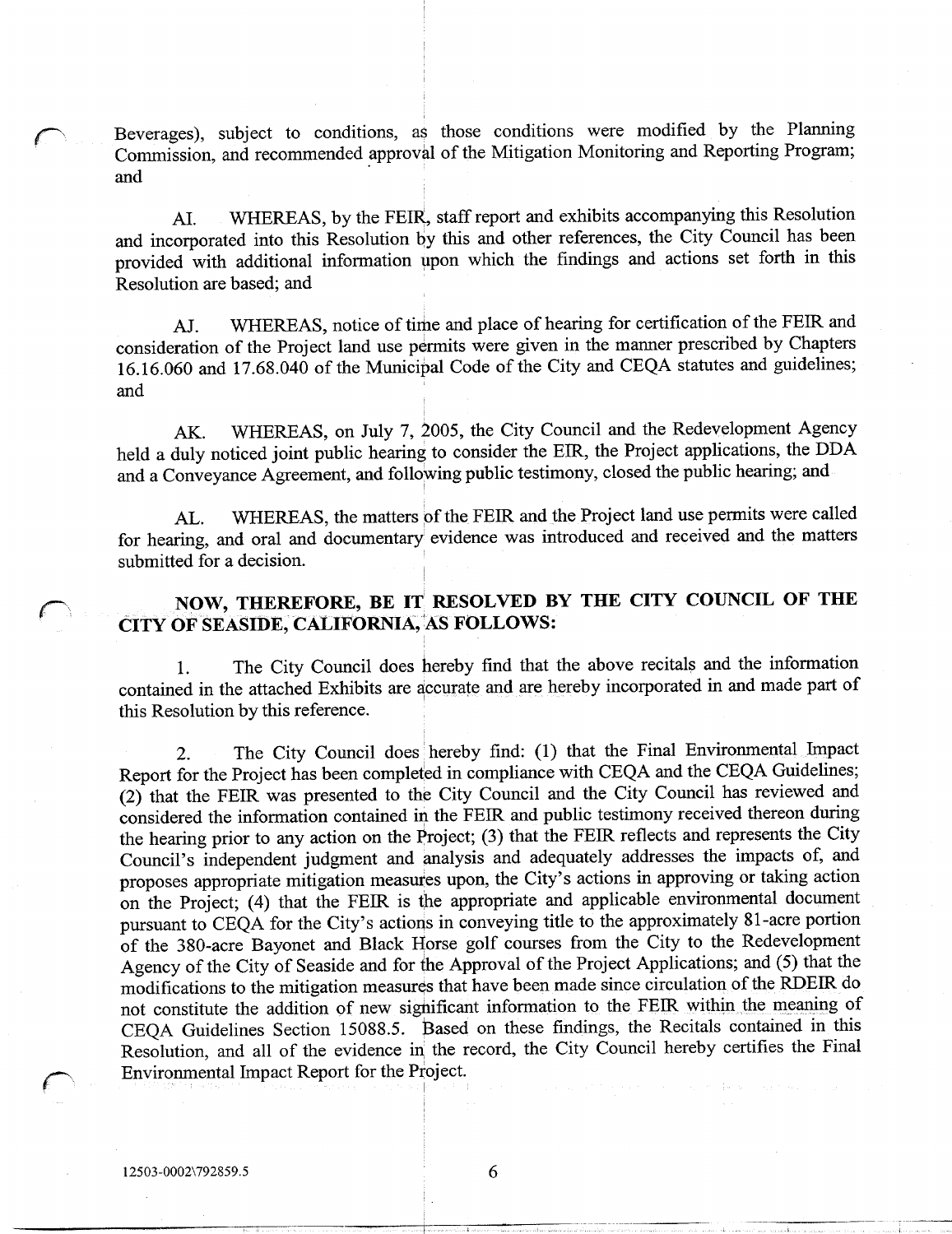3. The City Council finds, based upon the Draft EIR, the responses to comments, the Final EIR, public comments, public agency comments, and the entire record before it that the Project will not cause significant environmental impacts in the areas of agricultural resources, ground shaking, historic resources, aquifer, project traffic noise, storm flooding, off-site runoff, ground shaking, historic resources, aquifer, project traffic noise, storm flooding, off-site runoff, drainage basin maintenance, storm drainage, wastewater treatment capacity, and mineral resources The City Council further finds that the Project may create potentially significant impacts in the areas of aesthetics, air quality, biology, cultural resources (buried resources), geology (soil conditions and erosion), hazards and hazardous materials (unexploded ordnance and contaminated soil), hydrology (water quality construction and operations), land use planning, noise (short term construction and ambient noise at residences), police services, fire services, transportation, wastewater (collection capacity), solid waste disposal capacity, and water supply. With respect to all of these potentially significant impacted areas, except for transportation impacts at specified intersections and cumulative transportation impacts at specified intersections, the Final EIR identifies feasible mitigation measures for each impact that reduce the impact to a level of less than significant.

4 In response to each significant impact identified in the Final EIR and listed in Section 3 of this Resolution, changes or alterations are hereby required in, or incorporated into the Project, which avoid or substantially lessen the impacts identified. The specific changes and alterations required, and a brief explanation of the rationale for the findings with regard to each impact, are contained in Exhibit H to the staff report for this item, which is attached as Exhibit A to this Resolution and are hereby incorporated herein by reference

5. The mitigation measures set forth in Exhibit B and incorporated into this Section of the Resolution by this reference avoid or substantially lessen the potentially significant environmental impacts of the Project. The City Council recognizes that the approval of the Project will nonetheless result in certain unavoidable and potentially irreversible effects, both project-related and cumulative.

6 The Final EIR describes a reasonable range of alternatives to the Project that might fulfill the basic objectives of the Project. These alternatives include the "No Project" alternative, the Stillwell Park/Kidney Alternative, the Revised Project Design Alternative, and the Reduced Density Alternative. As set forth in Exhibit H to the staff report for this item and as Exhibit A to this Resolution, and incorporated herein by this reference, the alternatives identified in the Final EIR are not feasible because they wouldnot achieve the basic objectives of the Project or would so only to a much smaller degree, and therefore, leave unaddressed significant social and economic goals the Project was designed to achieve, and are thus infeasible<br>due to social and economic considerations, and/or they are infeasible because they would not 6. The Final EIR describes a reasonable range of alternatives to the Project that might fulfill the basic objectives of the Project. These alternatives include the "No Project" alternative, the Stillwell Park/Kidney Altern alternatives are infeasible

Example 11 and the specific reasons articulated in **Exhibit A** to this Resolution, that each of the alternatives are infeasible.<br>
7. The City Council finds that the following substantial benefits will occur as a result of 7. The City Council finds that the following substantial benefits will occur as a result of the Project: (a) removal of local blight through the implementation of the Agency's Redevelopment Plan; (b) creation of construction and permanent jobs and increased property tax, sales tax and TOT revenue; (c) development of the Property in conformance with the goals, sales tax and TOT revenue; (c) development of the Property in conformance with the goals, 7. The<br>result of the Proje<br>Redevelopment Pl<br>sales tax and TO<br>12503-0002\792859.5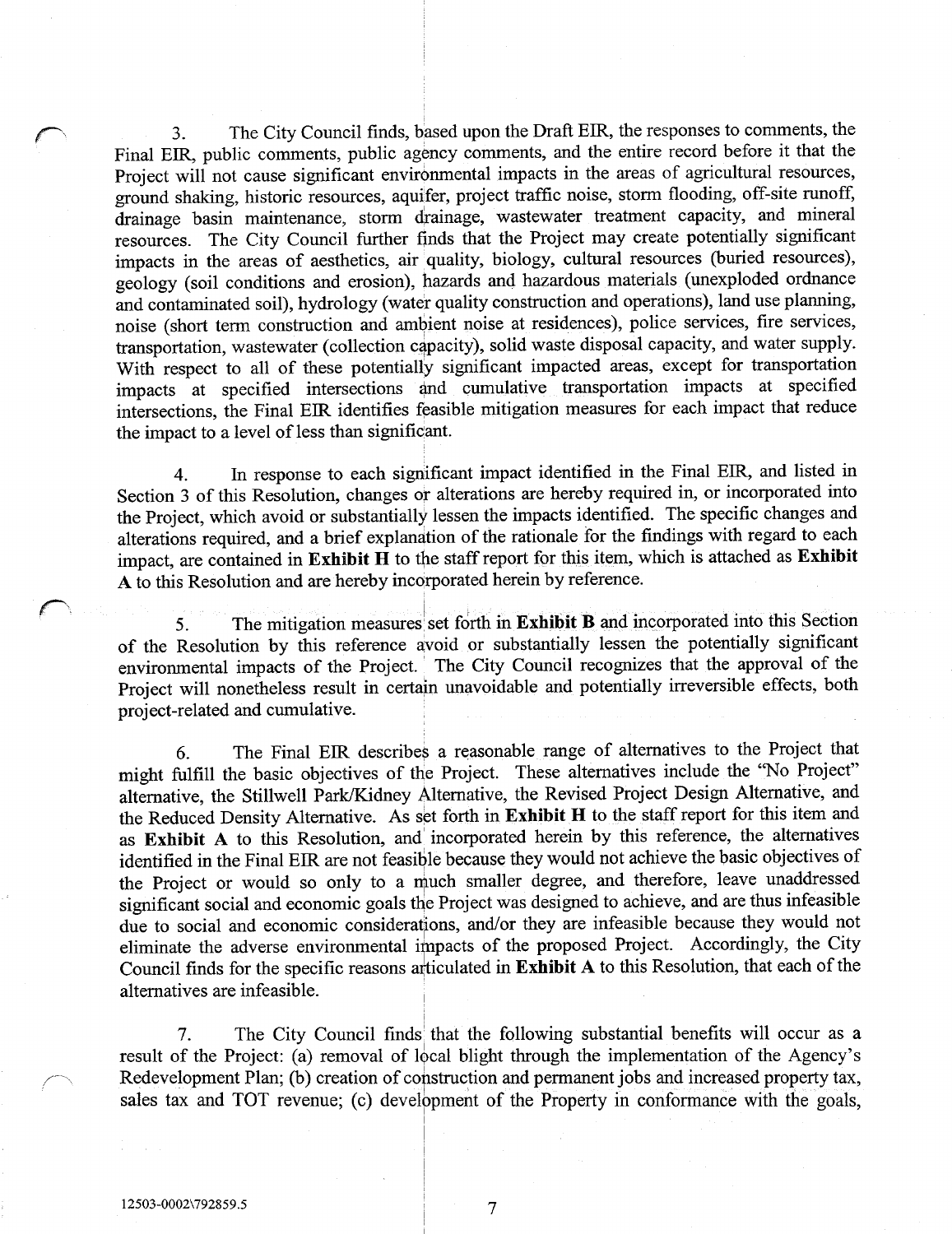objectives and policies of the General Plan; (d) authorization for less intensive development than objectives and policies of the General Plan; (d) authorization for less intensive development than<br>would be permitted under the FORA Plan; (e) development of a first-class golf resort with the potential to attract major golf-related events and conferences to the City; (f)<br>potential to attract major golf-related events and conferences to the City; (f)<br>and significant course of revenue to the City the Redevelopmen potential to attract major golf-related events and conferences to the City; (f) creation of a new and significant source of revenue to the City, the Redevelopment Agency, FORA, Monterey County and the Monterey Peninsula Unified School District; (g) construction of additional below market rate housing; (h) construction of upgraded golf course, maintenance and clubhouse France of the value of the City, the Redevelopment Figure,  $\frac{1}{2}$  and the Monterey Peninsula Unified School District; (g) construction of additional below market rate housing; (h) construction of upgraded golf course, m market rate housing; (h) constructificalities that will enhance the value<br>play and tournament events; (i)<br>improvements; (j) onsite remediation onsite and offsite infrastructure and public service facilities that will<br>play and tourna<br>improvements; (j)<br>utilization to attra ment events; (i) onsite and offsite infrastructure and public service<br>onsite remediation of existing environmental contamination; and (k) full land utilization to attract a mix of residential and visitor serving commercial uses to the area.

8. The City Council finds, after balancing the unavoidable and irreversible environmental impacts of the Project with the benefits of the Project as described in Section 7 of this Resolution, that to the extent that adverse and potentially adverse impacts of the Project have not been mitigated to a level of less than significant, that the specific economic, social, legal, environmental and technological or other benefits of the Project, as described in Section 7 and more fully articulated in Exhibit H to the staff report and attached as Exhibit A to this Resolution, outweigh the significant and irreversible impacts to the environment. Therefore, due to overriding benefits of the Project and because the alternatives identified in the EIR are not feasible, as discussed in Section 6 above, the City Council hereby finds that any unavoidable impacts of the Project, including the mitigated by unavoidable transportation impacts and cumulative transportation impacts are acceptable. This determination shall constitute a statement of overriding considerations within the meaning of CEQA and is based on the benefits of the Project identified in the Final EIR, the record of proceedings, Exhibit A to this Resolution, the contents of which are incorporated herein by this reference. The City Council further finds that each overriding benefit is severable from any other consideration should one or more consideration be shown or determined to be legally insufficient for any reason.

9. The City Council declares that it has been provided with and reviewed substantial evidence in the record to support the findings for project consideration incorporated herein by reference (the "Findings"), which evidence includes, but is not limited to, the Application, Notices of Preparation, Notices of Completion, Comments on the Notices of Preparation, the Reuse Plan, the Reuse EIR, the Redevelopment Plan, the Implementation Plan, the HMP, the HCP, the IA, the FEIR, the U.S. Army Fort Ord Disposal and Reuse Final EIR and Supplemental Final EIR, the FORA Master Resolution, the staff report for the Project and written and oral testimony (collectively, the "Record of Proceedings"), and hereby provides notification that the entire Record of Proceedings is on file with Joyce E. Newsome, Clerk of the City, at City Hall, 440 Harcourt Avenue, Seaside, CA 93955.

10. The City Council hereby adopts each of the mitigation measures set forth in the Final EIR and listed in Exhibit B of this Resolution. The City Council incorporates these Final EIR and listed in Exhibit B of this Resolution. The City Council incorporates these<br>mitigation measures into the Project. The City Council recognizes that Public Resources Code 10. The City Council hereby add<br>Final EIR and listed in **Exhibit B** of this<br>mitigation measures into the Project. The<br>Section 21081.6 requires the adoption of a<br>compliance with the mitigation measures du Section 21081.6 requires the adoption of a reporting or monitoring program designed to ensure compliance with the mitigation measures during Project implementation The City Council finds that the Mitigation Monitoring and Reporting Program prepared for the Project, which is attached hereto as Exhibit B to this Resolution, is fully adequate to meet the requirements of mitigation measures into the Project. The City of<br>Section 21081.6 requires the adoption of a report<br>compliance with the mitigation measures during<br>that the Mitigation Monitoring and Reporting<br>attached hereto as **Exhibit B**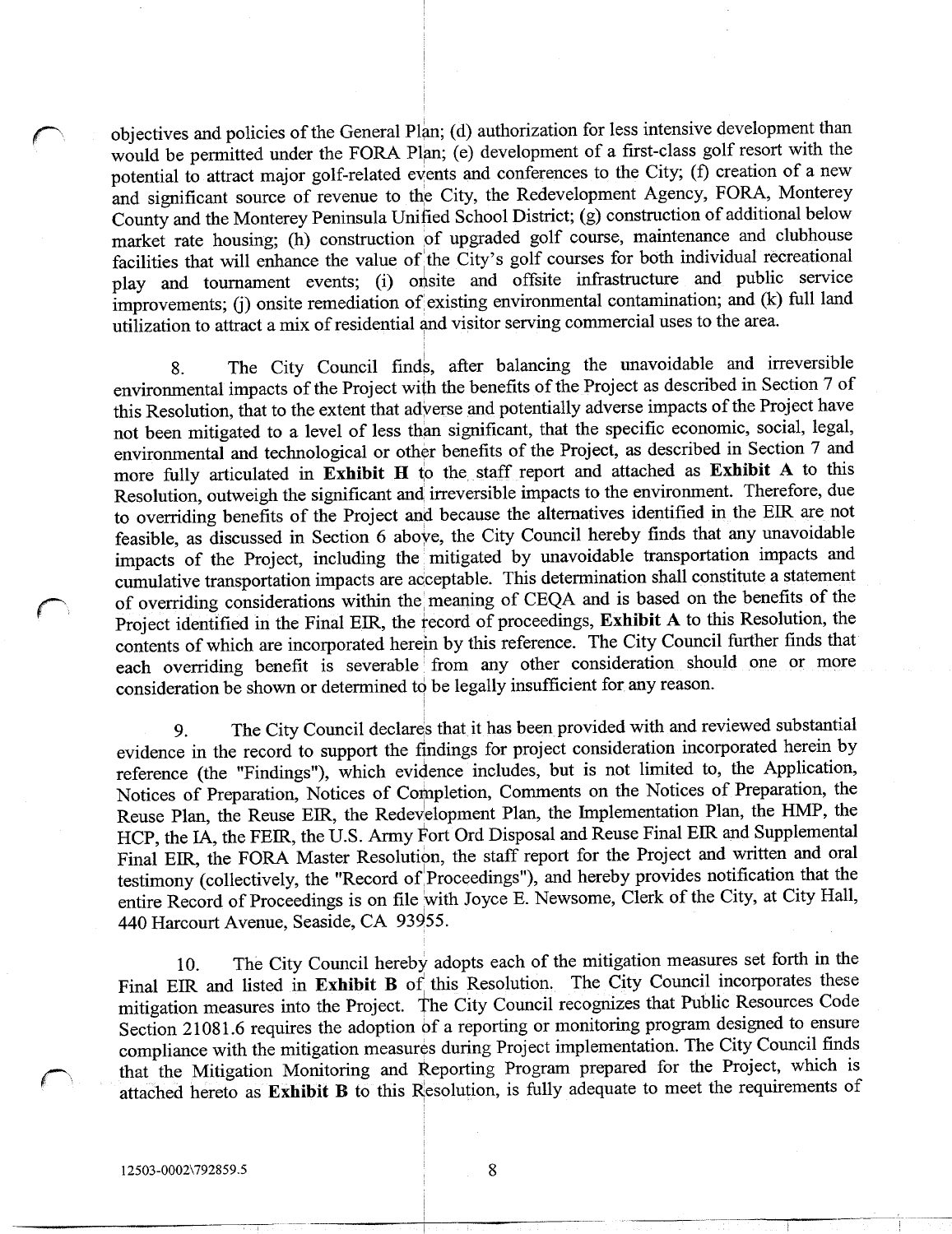## Exhibits to Resolution No. 05-43

The following Exhibits are hereby incorporated by reference into Resolution 05-43.

EXHIBIT "A" EXHIBIT "B" Findings and Facts and Evidence in Support of Findings Required by CEQA; Statement of Overriding Considerations (Exhibit H to Staff Report Mitigation Monitoring and Reporting Program (Exhibit G to Staff Report

<sup>12503</sup> <sup>0002</sup> 7928595 <sup>10</sup>

and a substance of